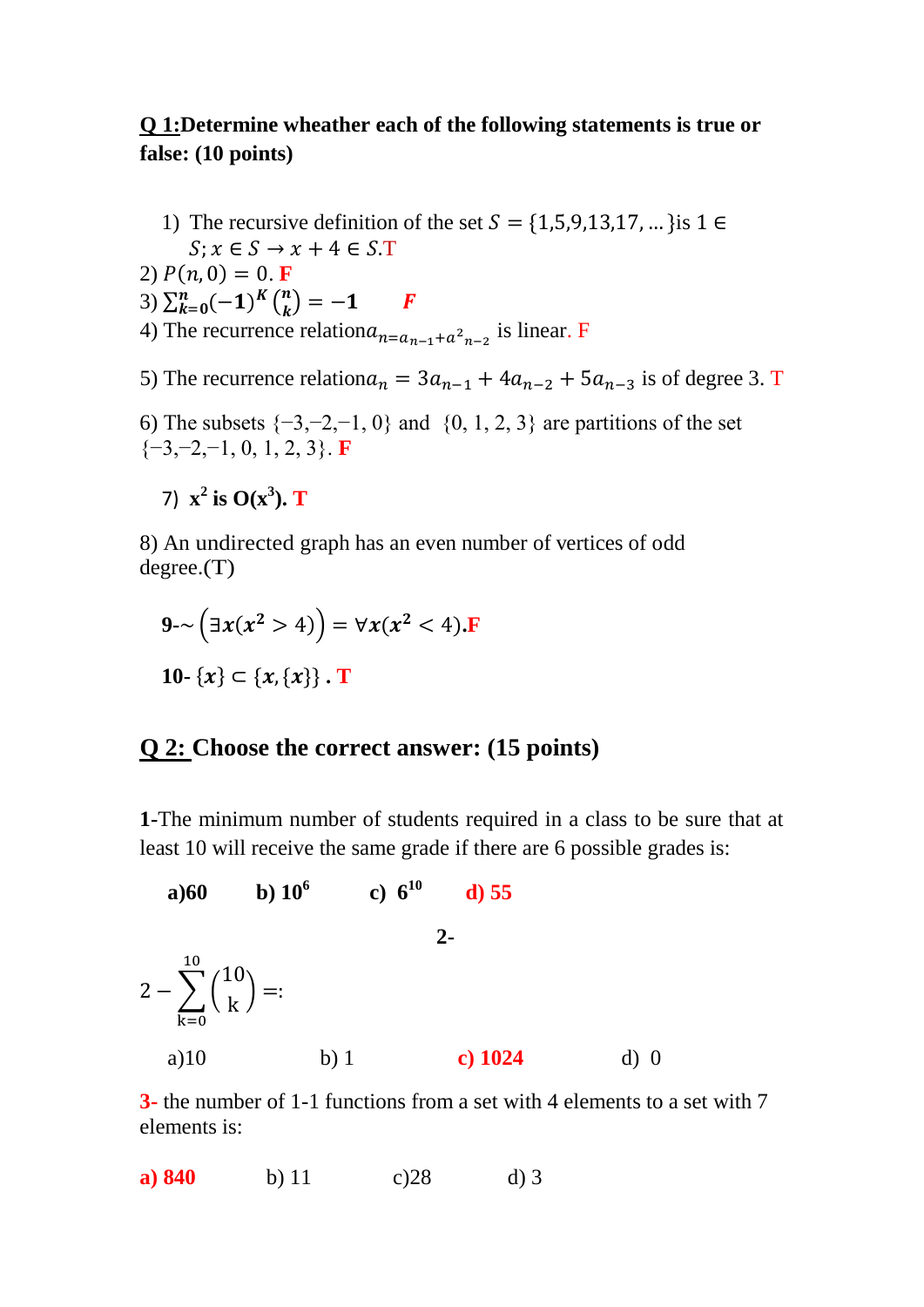4- the solution of the recurrence relation( $a_n = 3a_{n-1}$ ) with  $a_0 = 2$  is:

a)2.3<sup>n</sup> b)2<sup>n</sup> c)3<sup>n+1</sup> d)3<sup>n</sup>

5- Relations **R** are defined on the set {1,2,3,4}. Then, one of the following is false :

a)  $\{(1, 1), (1, 2), (2, 1), (2, 2), (3, 3), (4, 4)\}\$ is reflexive, symmetric, antisymmetric and transitive.

b)  $\{(2, 4), (4, 2)\}\$ is symmetric only.

c) {(1, 1), (2, 2), (3, 3), (4, 4)} is reflexive, symmetric, antisymmetric and transitive.

d)  $\{(1, 3), (1, 4), (2, 3), (2, 4), (3, 1), (3, 4)\}\$ is not reflexive, not symmetric, not anti-symmetric and not transitive.

6- The relation R represented by the directed graph is shown belo



Then which of the following is true.

a) R is reflexive and symmetric.

- b) R is symmetric and transitive.
- c) R is symmetric and anti-symmetric.
- d) R is anti-symmetric and transitive.

7- The number of relations are there on a set with n elements:  $n^2$ 

a)  $n!$ c)  $2^n$  d)  $2n$ .

8- The number of edges of  $K_4$  is:

A)10 B)4 C)6 D)8

9- If 
$$
f(x) = x^2 + x - 3
$$
, then  $f^{-1}(9) =:$   
a){3} b {-4} c{3, -4} d){-3,4}

10- **If**  $|A| = 3$ ,  $|A \cap B| = 2$ ,  $|A \cup B| = 10$ , then  $|B| =$ :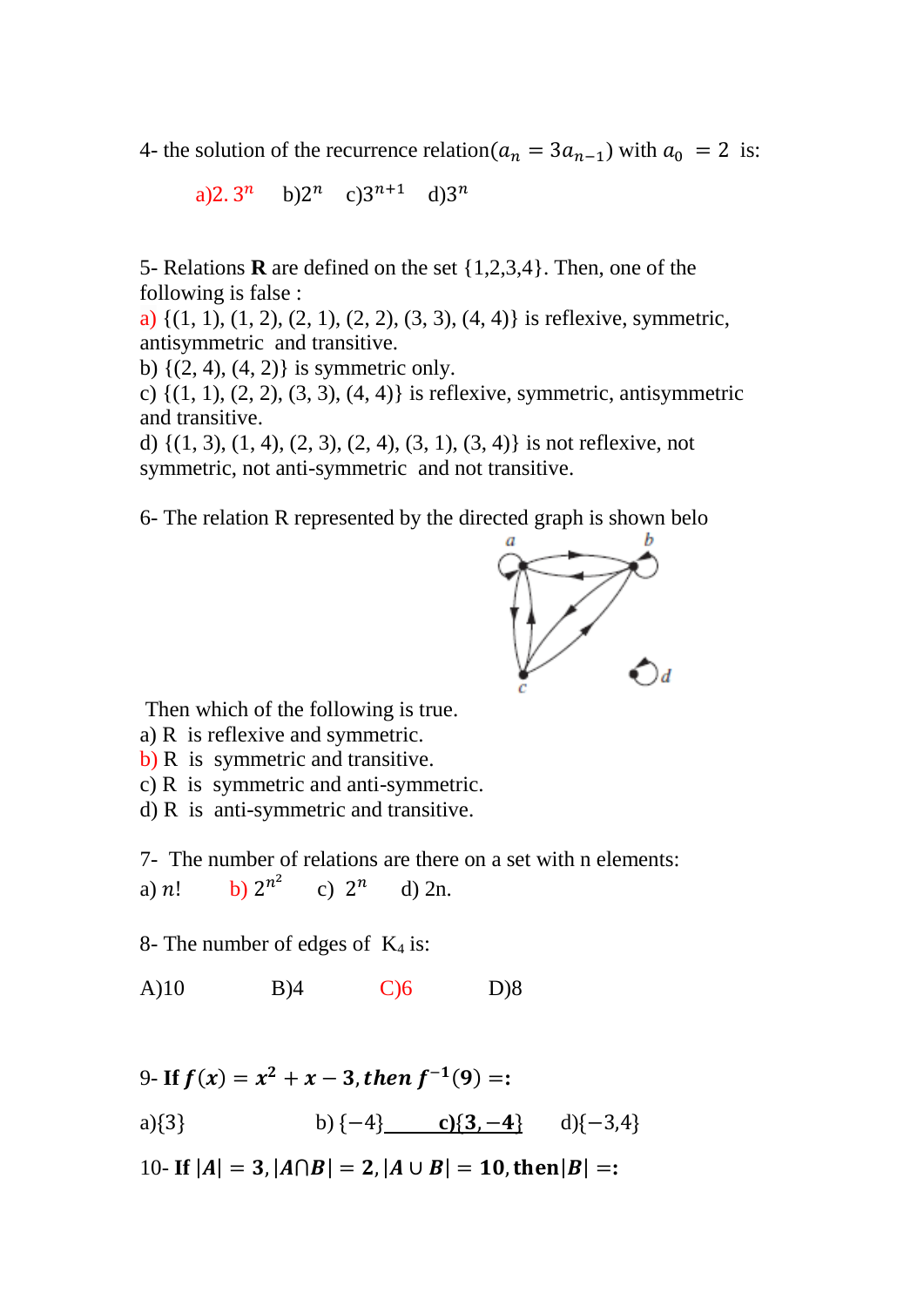| a)60 | b)15 | <u>c)9</u> | $d)$ 5 |
|------|------|------------|--------|
|      |      |            |        |

11- **one of the following pairs are relatively prime:**

a) 6,18 **b)5,17** c)24,18 d) 77,11

12- **if 54 div d=10, 54 mod d=4, then d=:**

a) 9 b)50 **c)5** d)11

13- **let** : ℝ → ℝ**, then one of the following is not invertible**:

a)  $f(x)=2x-3$  b) $f(x)=x+5$  c) $f(x)=x^3$  d) $f(x)=x^2$ .

14- **the multiplicative inverse of 3 in**  $\mathbb{Z}_8$  **is:** 

a)4 **b)3** c)8 d)5

15 ) **the number of positive integers not exceeding 100 and divisible by 8 is:**

a) 13 **b) 12** c) 80 d) 92

### **Q 3: Solve the following questions: (25 points)**

1- Use mathematical induction to show that

$$
1 + 21 + 22 + \dots + 2n = 2n+1 - 1
$$

Solution:  $P(0)$  is true because  $2^0 = 1 = 2^1 - 1$ For the inductive hypothesis, we assume that  $P(k)$  is true for an arbitrary non negative integer  $k$ s.t.

$$
1 + 2^1 + 2^2 + \dots + 2^k = 2^{k+1} - 1
$$

Taking

$$
1 + 21 + 22 + \dots + 2k + 2k+1
$$
  
=  $(2k+1 - 1) + 2k+1$   
=  $2k+2 - 1$ 

Thus  $P(k + 1)$  is also true.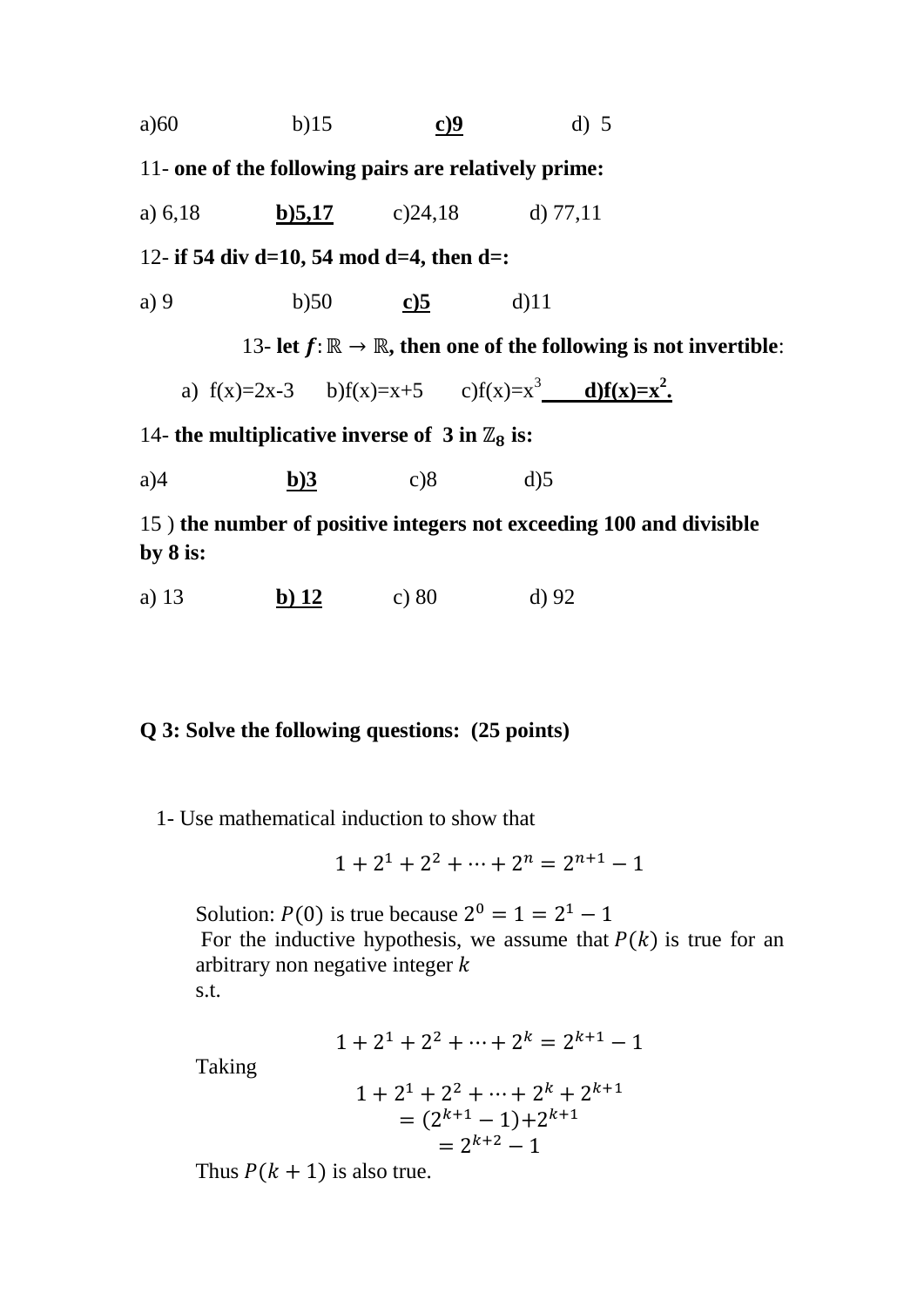Hence  $P(n)$  is true for all non-negative integers n.

2- From a group of 7 men, 3 men are to be selected to form a committee.In how many ways can it be done.

#### Sol:  $\binom{7}{3}$  $\binom{7}{3}$

3- Write the expansion of  $(2x - y)^4$ .

## **Sol: Binomial theorem**

**4-** Solve recurrence relation together with the initial condition given  $a_n = 2a_{n-1}$  for  $\ge 1$ ,  $a_0 = 3$ ?

 $a_n = 3 \cdot 2^n$ .

4**−** Let m be an integer with m > 1. Show that the congruence modulo m relation

**R** = {(a, b) | a = b (mod m)} is an equivalence relation on the set of integers.

Ans) Reflexive:  $a \equiv a \pmod{m}$  is true because m  $|(a-a)$ . i.e.  $(a, a) \in \mathbb{R}$ . Symmetric: If  $(a, b) \in \mathbb{R}$  then  $a \equiv b \pmod{m}$ , i.e. m  $|(a-b)$ . implies m  $|(b-b)$ . a)

So  $b \equiv a \pmod{m}$ , hence  $(b,a) \in \mathbb{R}$ .

Transitive: If (a, b), (b,c)  $\in \mathbb{R}$  then  $a \equiv b \pmod{m}$  and  $b \equiv c \pmod{m}$ , i.e. m  $|(a-b)$  and m  $|(b-c)$ . implies m  $|(a-b)+(b-c)|$ . implies m  $|(a-c)$ . So  $a \equiv c \pmod{m}$ , hence  $(a,c) \in \mathbb{R}$ .

**5-** What are the degrees and neighborhoods of the vertices in the graph H?